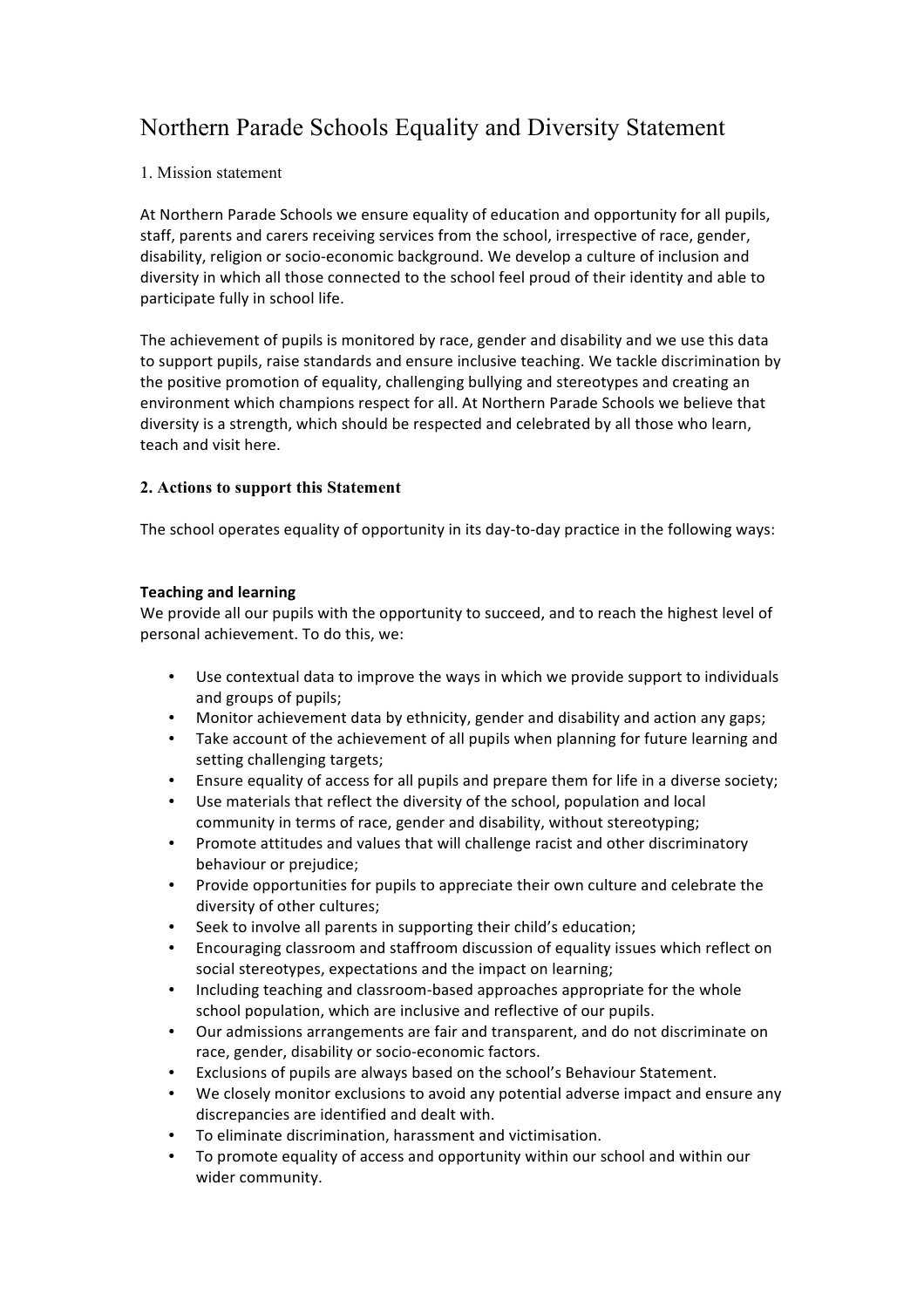• To promote positive attitudes to difference and good relationships between people with different backgrounds, genders, cultures, faiths, abilities and ethnic origins.

## **3. Consultation and involvement**

It is a requirement that the development of this Statement and the actions within it have been informed by the input of staff, pupils and parents and carers. We have achieved this by using the following to shape the Statement:

- Feedback from the parent questionnaires (Website and parent's Evenings)
- Feedback from the pupil questionnaires (Website and parent's Evenings)
- Positive feedback from parents at curriculum workshops
- Regular Parent and child events aimed at increasing parental involvement in the school
- Feedback from the school council and outcomes from PSHE lessons
- Feedback from Pupil Progress Meetings
- Issues raised in annual reviews and or reviews of progress on Individual Education Statements, mentoring and support
- Encourage members of the local community to join in school activities and celebrations
- Feedback from outside agencies with whom the school works e.g. Sensory Impairment Service
- Governor involvement

#### **4. Equal Opportunities for Staff**

All staff appointments and promotions are made on the basis of merit and ability and in compliance with the law. However we ensure wherever possible that the staffing of the school reflects the diversity of our community.

#### **Employer duties**

- We ensure that we eliminate discrimination and harassment in our employment practice and actively promote equality across all groups within our workforce.
- Diversity is considered when appointing staff and particularly when allocating Teaching and Learning Responsibilities (TLR) or re-evaluating staff structures, to ensure decisions are free of discrimination.

#### **Actions to ensure this commitment is met include**:

- Monitoring recruitment and retention including bullying and harassment of staff;
- Continued professional development opportunities for all staff;
- Senior Leadership Team support to ensure equality of opportunity for all.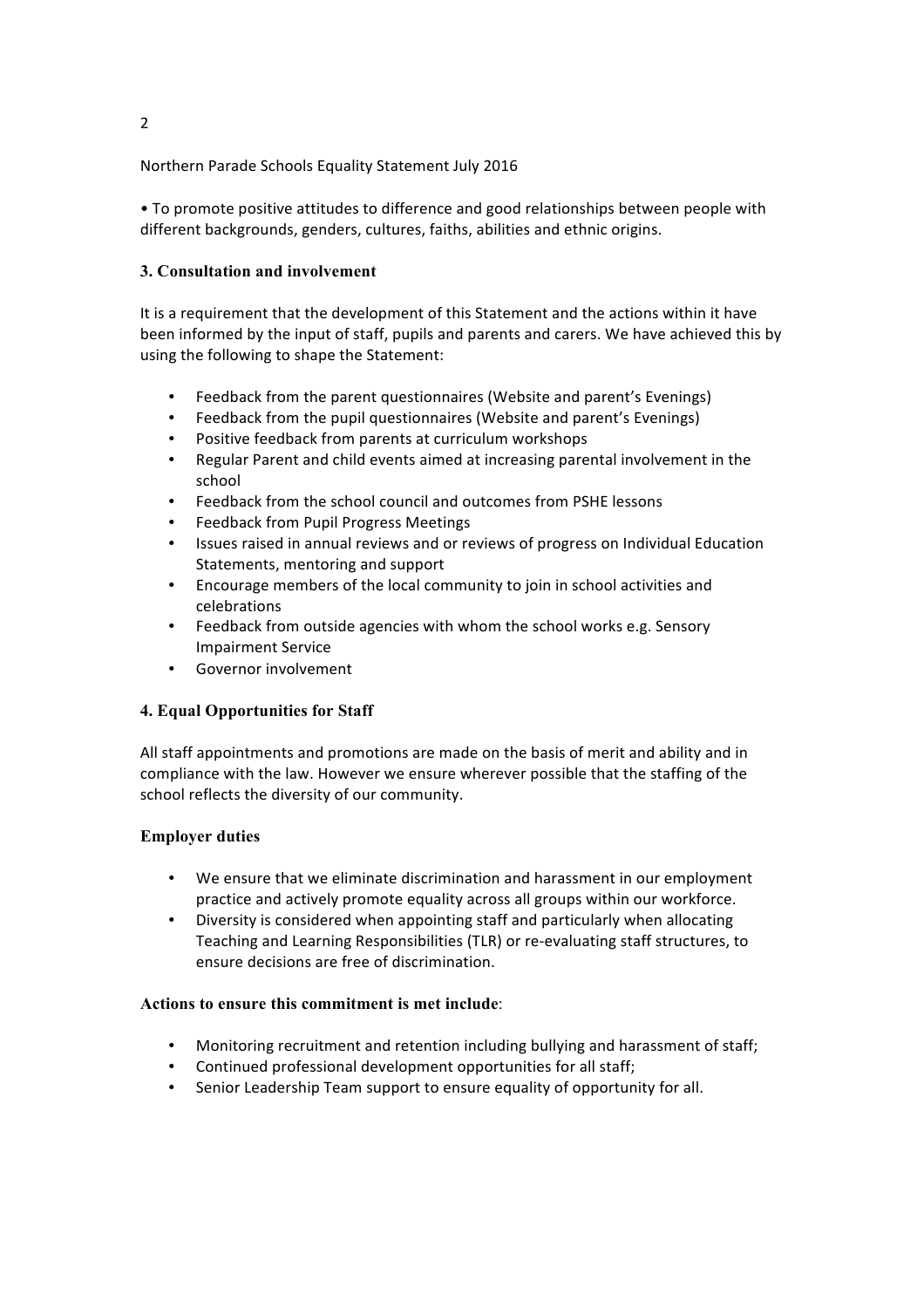#### **5. Roles and Responsibilities**

The role of governors

Our governing body will:

• designate a governor with specific responsibility for the Equality Statement

• ensure that the objectives arising from the Statement are part of the School Development Statement (SDP)

- support the Executive Headteacher in implementing any actions necessary
- engage with parents and partner agencies about the Statement
- evaluate and review the Statement annually and the objectives every 4 years

## **The role of the Executive Headteacher**

Our Executive Headteacher will:

• ensure that staff, parents/carers, pupils/students and visitors and contractors are engaged in the development of and informed about the Equality Statement

- oversee the effective implementation of the Statement
- ensure staff have access to training which helps to implement the Statement

• develop partnerships with external agencies regarding the Statement so that the school's actions are in line with the best advice available

• monitor the Statement and report to the Governing Body at least annually on the effectiveness of the Statement and publish this information

• ensure that the Senior Leadership team is kept up to date with any development affecting the Statement or actions arising from it

- The Executive Headteacher ensures that all appointments panels give due regard to this Statement, so that no-one is discriminated against when it comes to employment or training opportunities.
- The Executive Headteacher promotes the principle of equal opportunity when developing the curriculum, and promotes respect for other people and equal opportunities to participate in all aspects of school life.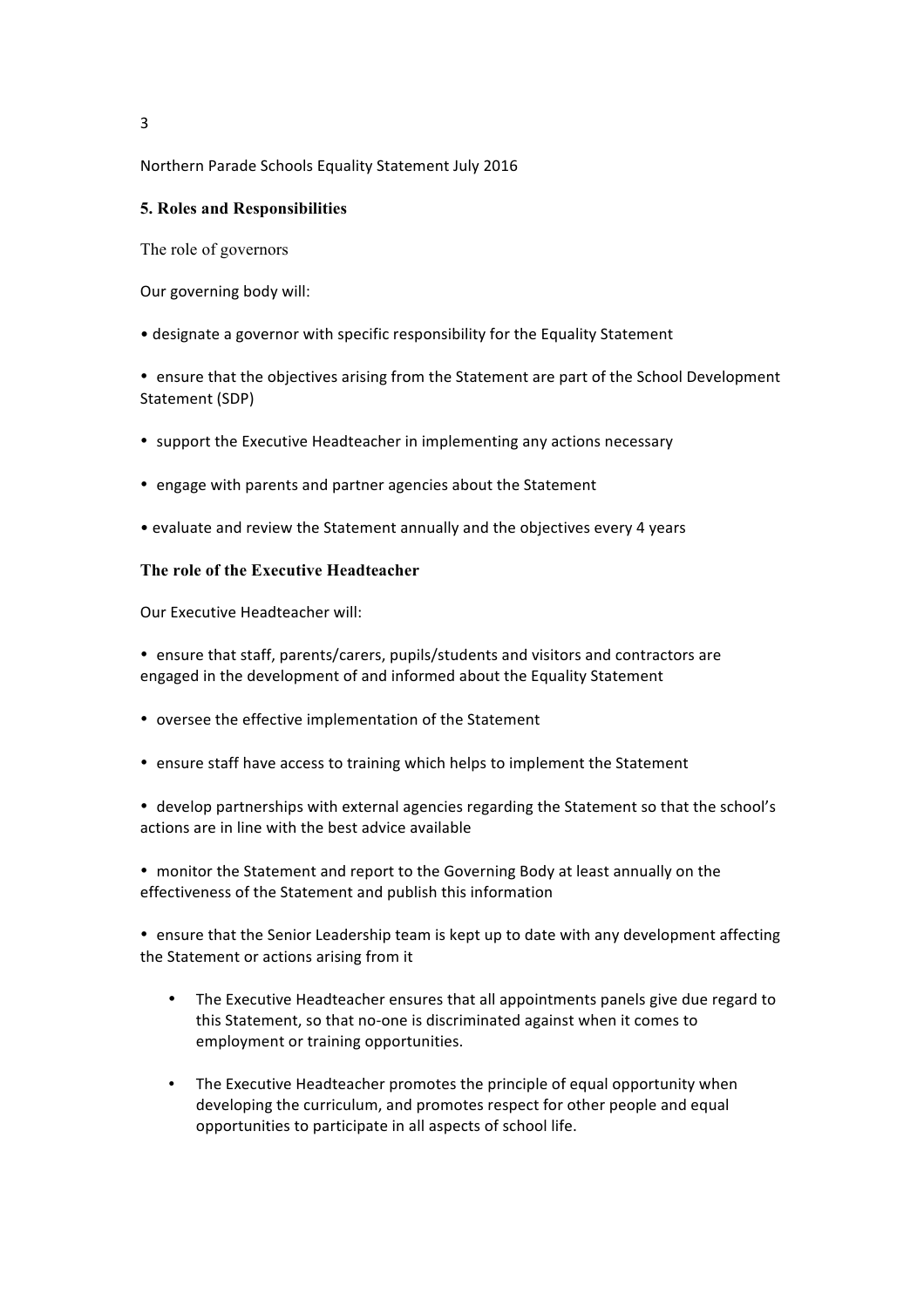The Executive Headteacher treats all incidents of unfair treatment and any incidents of bullying or discrimination, including racist incidents, with due seriousness.

## **The role of the pupils**

Our pupils will:

• be involved in the development of the Statement and will understand how it relates to them, appropriate to age and ability

- be expected to act in accordance with the Statement
- be encouraged to actively support the Statement

## **The role of the parent/carers**

Our parents/carers will:

• be given accessible opportunities to become involved in the development of the Statement 

• have access to the Statement through a range of different media appropriate to their requirements 

- be encouraged to actively support the Statement
- be encouraged to attend any relevant meetings and activities related to the Statement

• be informed of any incident related to this Statement which could directly affect their child 

#### **The role of all staff**

Our school staff will: 

- be involved in the development of the Statement
- be fully aware of the Equality Statement and how it relates to them
- understand that this is a whole school issue and support the Equality Statement
- make known any queries or training requirements
- All staff will ensure that all pupils are treated fairly, equally and with respect, and will maintain
- awareness of the school's Equality Statement.
- All staff will strive to provide material that gives positive images based on race, gender and disability, and challenges stereotypical images.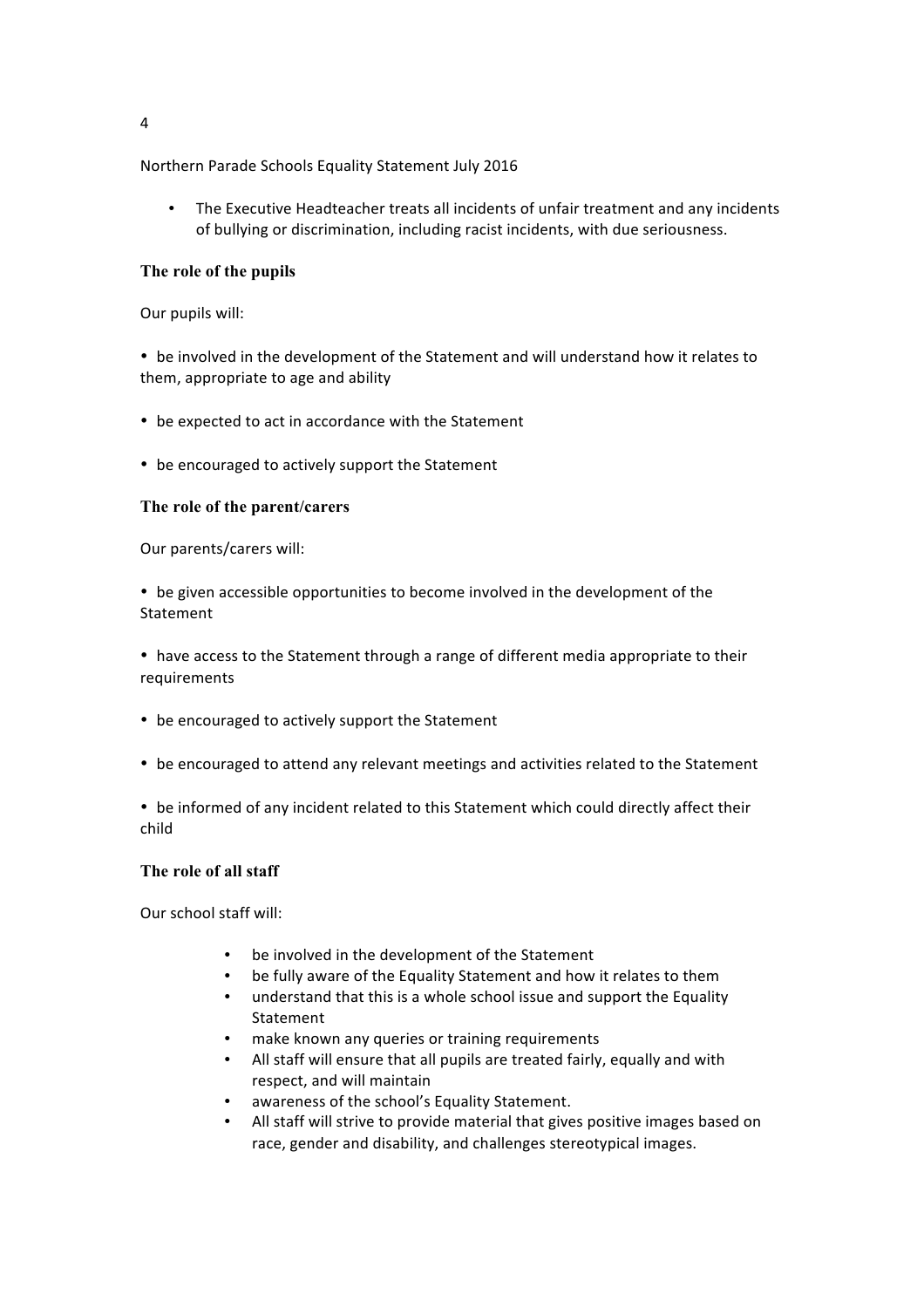- All staff will challenge any incidents of prejudice or racism, and record any serious incidents, drawing them to the attention of the Associate/Executive headteacher.
- Teachers support the work of support staff and encourage them to intervene in a positive way against any discriminatory incidents.
- Relevant partner agencies will:

•

- Be involved in the development of the Statement
- Be expected to support the Statement
- Be expected to attend any relevant meetings and activities related to the Statement

## **6. Tackling discrimination**

• Harassment on account of race, gender or disability is unacceptable and is not tolerated within the school environment.

• All staff are expected to deal with any discriminatory incidents that may occur. They are know how to identify and challenge prejudice and stereotyping; and to support the full range of diverse needs according to a pupil's individual circumstances.

• Racist incidents and other incidents of harassment or bullying are dealt with by the member of staff present, escalating to a class teacher /headteacher where necessary.

• All incidents are reported to the headteacher and racist incidents are reported to the governing body and local authority on a termly basis.

#### **What is a discriminatory incident?**

- Harassment on grounds of race, gender, disability or other factors such as socioeconomic status, can take many forms including verbal or physical abuse, name calling, exclusion from groups and games, unwanted looks or comments, jokes and graffiti.
- A racist incident is defined by the Stephen Lawrence Inquiry Report (1999) as: 'any incident which is perceived to be racist by the victim or any other person'.

#### **Types of discriminatory incident**

Types of discriminatory incidents that can occur are:

- Physical assault against a person or group because of their colour, ethnicity, nationality, disability or gender;
- Use of derogatory names, insults and jokes;
- Racist or sexist graffiti;
- Provocative behaviour such as wearing racist or sexist badges or insignia;
- Bringing racist, sexist or discriminatory material into school.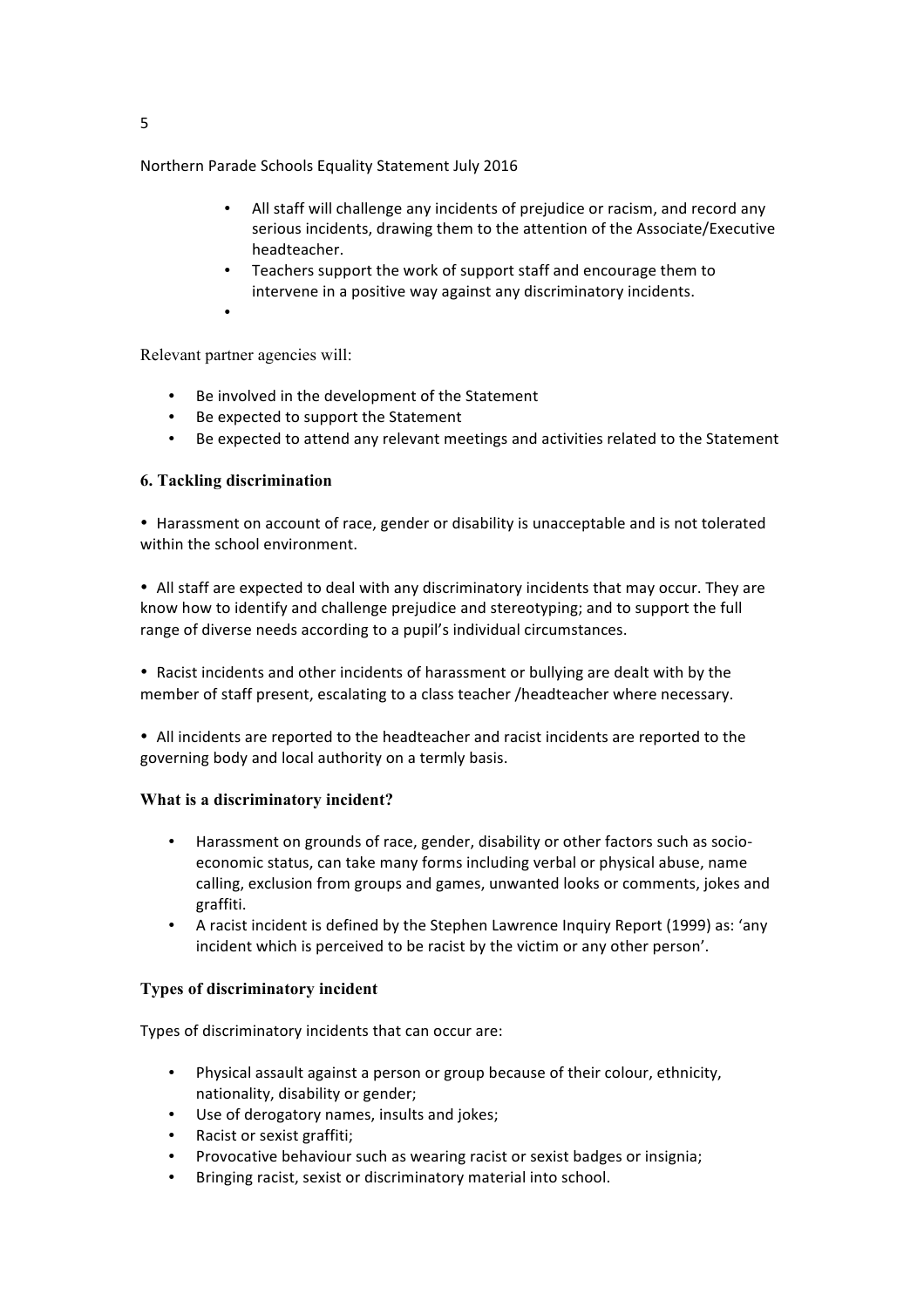## **7. Review of progress and impact**

The Statement has been agreed by our Governing Body. We have a rolling programme for reviewing our school policies and their impact. In line with legislative requirements, we will review progress against our Equality Statement annually and review the entire Statement and accompanying action Statement on a three year cycle. We make regular assessments of pupils' learning and use this information to track pupil progress. As part of this process, we regularly monitor achievement by ethnicity, gender and disability, to ensure that all groups of pupils are making the best possible progress, and take appropriate action to address any gaps. 

## **8. Publishing the Statement**

In order to meet the statutory requirements to publish this Equality and Diversity Statement, we have:

- Published our Statement on the school website;
- Raised awareness of the Statement through the school newsletter, assemblies, parent meetings, staff meetings and other communications;
- Made sure hard copies are available.

## **9. Actions required to support this Statement – Equality Plan 2016 – 18**

Northern Parade Schools Equality Plan for 2016-18 has 3 main areas for development:

- 1. To build community involvement
- 2. To promote tolerance and understanding of the wider world and other religions
- 3. To promote greater understanding of SEND

| Actions taken to build community involvement                                                                                                                                                                                                                                                                                                                                                                                                  |                                                                                                                                                                                                                                                                                                                        |  |  |  |
|-----------------------------------------------------------------------------------------------------------------------------------------------------------------------------------------------------------------------------------------------------------------------------------------------------------------------------------------------------------------------------------------------------------------------------------------------|------------------------------------------------------------------------------------------------------------------------------------------------------------------------------------------------------------------------------------------------------------------------------------------------------------------------|--|--|--|
| <b>School action</b>                                                                                                                                                                                                                                                                                                                                                                                                                          | <b>Community involvement</b>                                                                                                                                                                                                                                                                                           |  |  |  |
| Parent workshops & readers scheme<br>Topic reviews<br>Reading and writing workshops<br>Give a kid a quid<br>Light up the sky<br>Summer and Christmas Fayres<br>$\bullet$<br><b>Celebration assemblies</b><br>Regular assembly taken by local vicar<br>or church group<br>Bikeability<br>Fun Day<br>Sports Day<br>Christmas show<br>School Council meetings with guests<br>CoPS<br><b>British Day</b><br>ParadeFest<br><b>Community Picnic</b> | Visits from outside groups<br>Support for competitions and sports<br>festivals<br>Running hockey club<br>Care home visit for carol singing<br>PCSO workshops<br>Secondary school transistion<br>workshops<br>Attendance at parents evenings<br>Sports coaches - karate<br><b>STEM</b> challenges<br>Table tennis teams |  |  |  |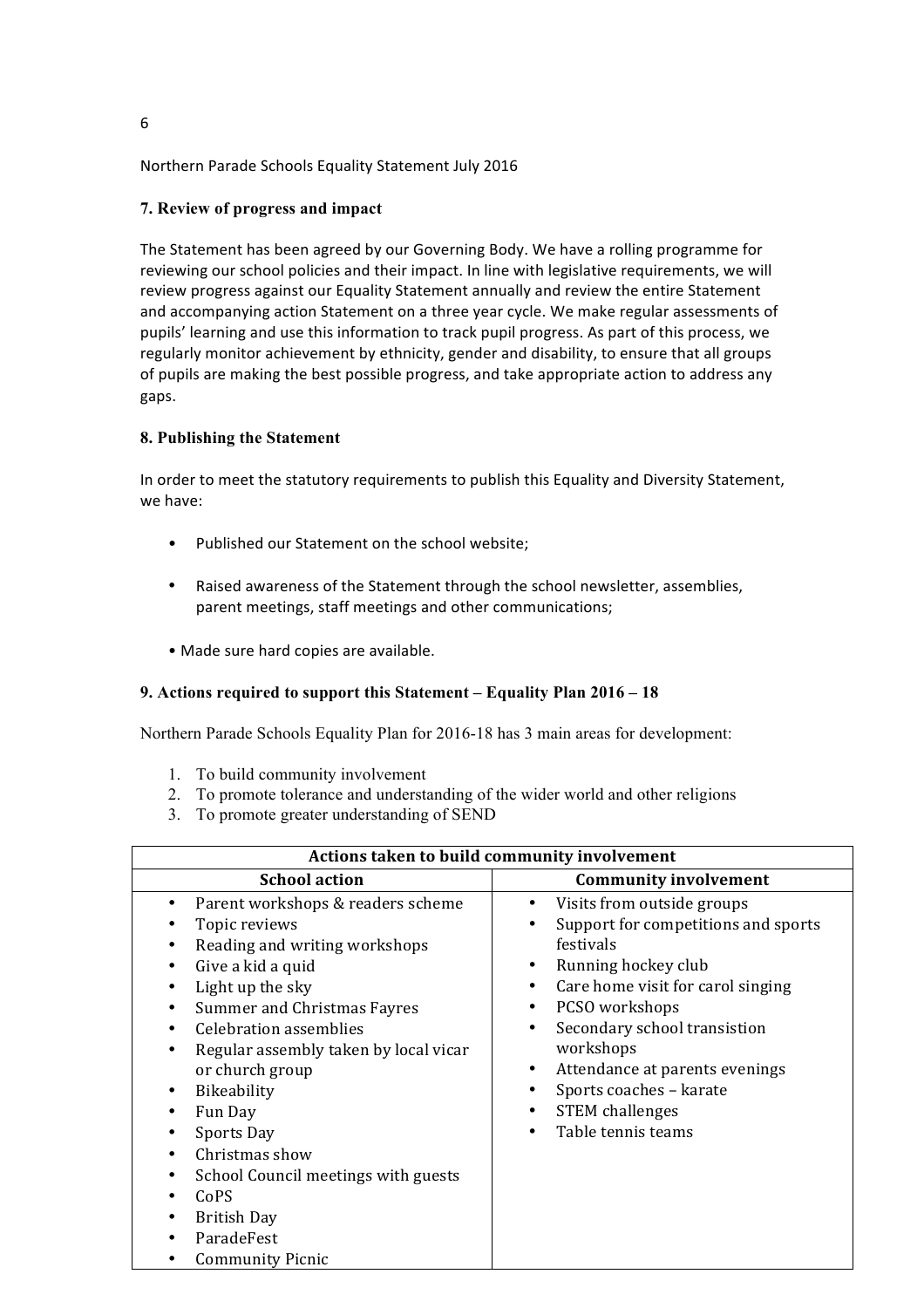## **Future actions to further build community involvement**

Parent and child after school clubs i.e. computers, reading & homework support etc.

Key worker for individual families support as part of the leadership

Grandparent day

Gardening club - adults/pupils responsible for school site

Visits from inspiring people who have interesting jobs to talk to the children i.e. Divers, bomb disposal, authors, illustrators, vets, doctors, artists etc.

## Actions taken to promote tolerance and understanding of the wider world **& different religions**

We will continue to deliver a diverse and interesting RE curriculum as part of our weekly lessons in all years

- Celebration of Christmas and Easter stories at school
- Christmas shows
- Regular assemblies by local vicar
- Visits by other religious groups
- Celebration of non-Christian festival such as Chinese New Year, Diwali etc
- Prevent workshop for all staff<br>• Policies in place to challenge of
- Policies in place to challenge discrimination
- School Council meetings include multi-cultural approach
- Partner work with local church including weekly assemblies
- Language of the half term

# Future actions to promote tolerance and understanding of the wider world **& different religions**

Opportunities for pupils to share their family history

Visits to special places for all religions

Speakers from all religions invited into school

Celebrating international days from other countries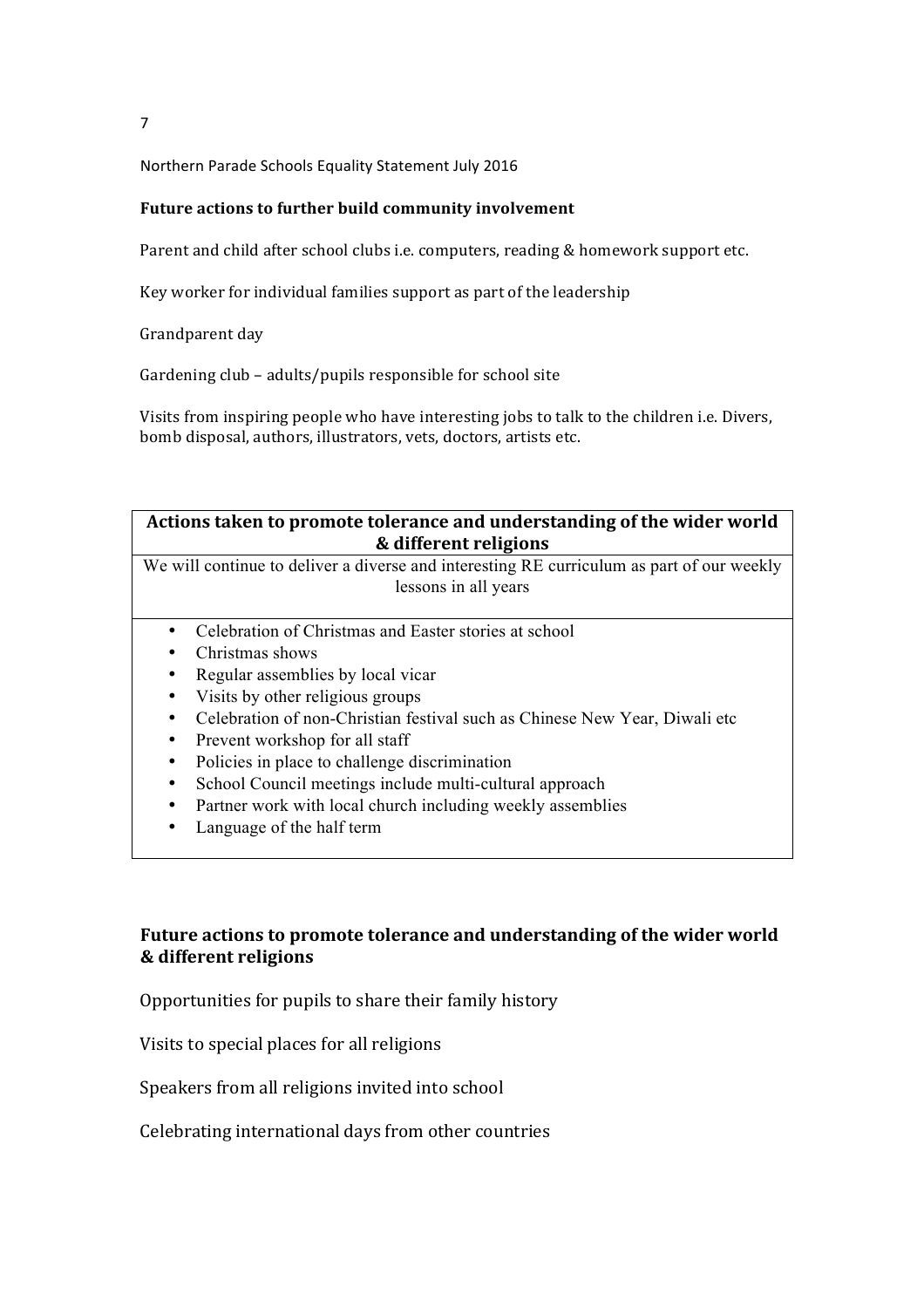| Actions taken to promote greater understanding of SEND                           |
|----------------------------------------------------------------------------------|
|                                                                                  |
| Full support for a 7 place sensory impaired primary phase resourced<br>provision |
| Full inclusion policy for all children<br>٠                                      |
| SEAL and PSHE work every week<br>٠                                               |
| Support for young carers                                                         |
| Accessibility plan                                                               |
| Improved access provision                                                        |
| <b>Sensory Awareness Day</b>                                                     |
| Signing choir                                                                    |
| Sensory impaired clubs for Braille and BSL                                       |
| Rainbow area funded to allow inclusion and raise awareness<br>٠                  |
| Pupil led clubs and activities                                                   |
| Visits by SI specialists and outside agencies                                    |
| Charity links NDCS, RNIB                                                         |

## Future actions to promote greater understanding of SEND

Update S.E.A.L or alternative program across both schools

Work with families to break down barriers for learning by having focused meetings and regular updates.

Ensure school environment adapts to individual needs of children

All staff to have training on individual needs of children as the need arises including lunch time staff etc.

Continue Structured Conversations and the 'Challenge the Gap' approach for targeted families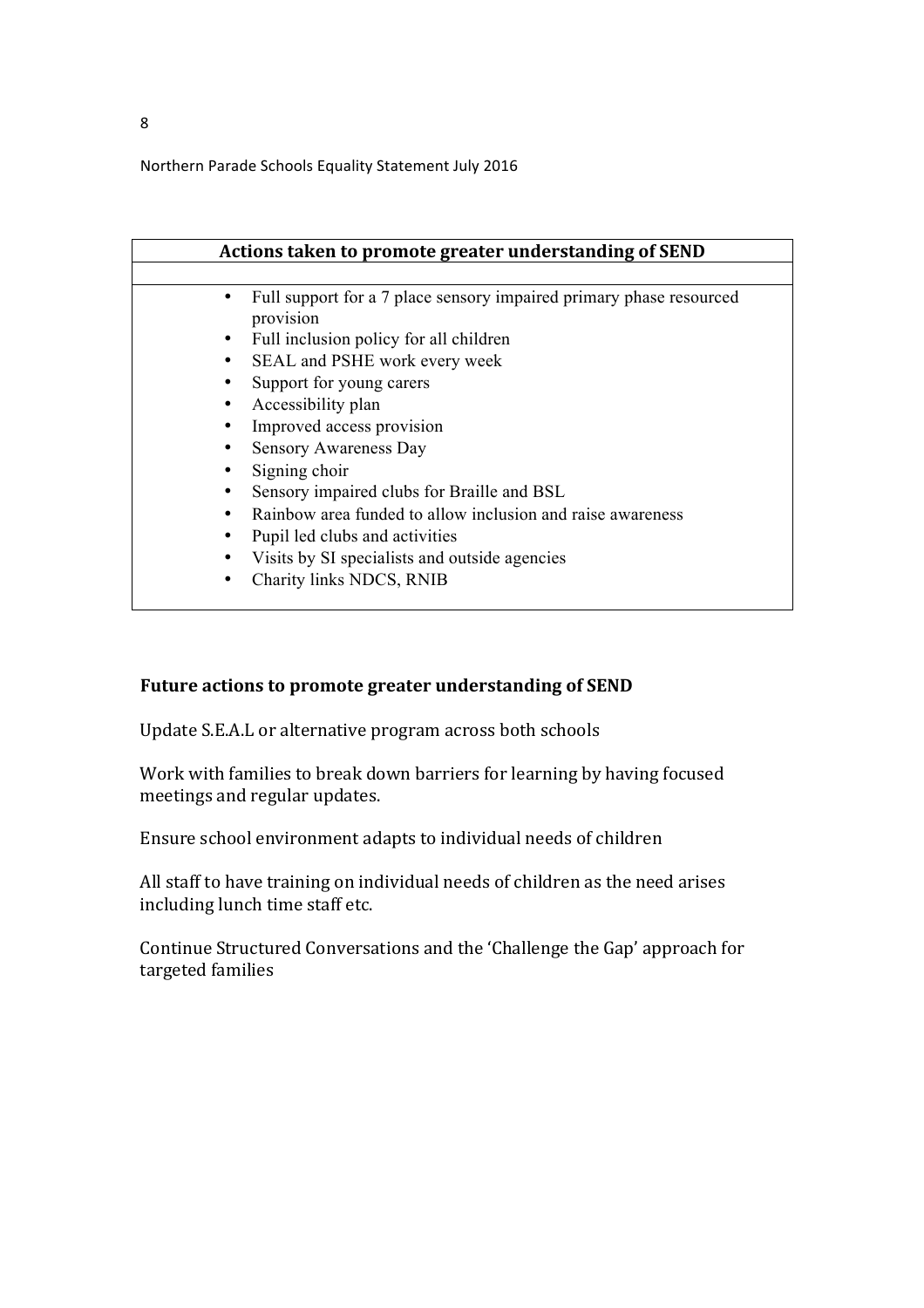## **Equality and the law**

## Appendix 1

The new Equality Act 2010 harmonises and streamlines legislation that has come before it. The Act refers to protected characteristics:

- Age
- Disability
- Gender reassignment
- Pregnancy and maternity
- Race
- Religion or belief
- Sex
- Sexual orientation

The Equality Act 2010 introduced a single Public Sector Equality Duty (PSED) on public bodies including maintained schools and Academies. This combined Equality Duty came into effect in April 2011. It has three main elements. In carrying out their functions, public bodies are required to have due regard to the need to:

- Eliminate unlawful discrimination, harassment and victimisation and other conduct prohibited by the Act
- Advance equality of opportunity between people who share a protected characteristic and those who do not
- Foster good relations between people who share a protected characteristic and those who do not
- Having due regard means consciously thinking about the three aims of the Equality Duty as outlined above i.e:
- Decision makers in schools must be aware of the duty to have "due regard" when making a decision or taking an action which may have implications for people with particular protected characteristics.
- Schools should consider equality before and at the time that they develop Statement and take decisions, not as an afterthought, and they need to keep it under review on a continuing basis.
- The equality duty has to be integrated into the carrying out of the school's functions, and the duty has to be carried out seriously, rigorously and with an open mind  $-$  it is not just a question of ticking boxes.
- Having due regard to the need to advance equality of opportunity involves considering the need to:
- remove or minimise disadvantages suffered by people due to their protected characteristics;
- meet the needs of people with protected characteristics; and
- encourage people with protected characteristics to participate in public life or in other activities where their participation is low.
- Fostering good relations involves tackling prejudice and promoting understanding between people who share a protected characteristic and others.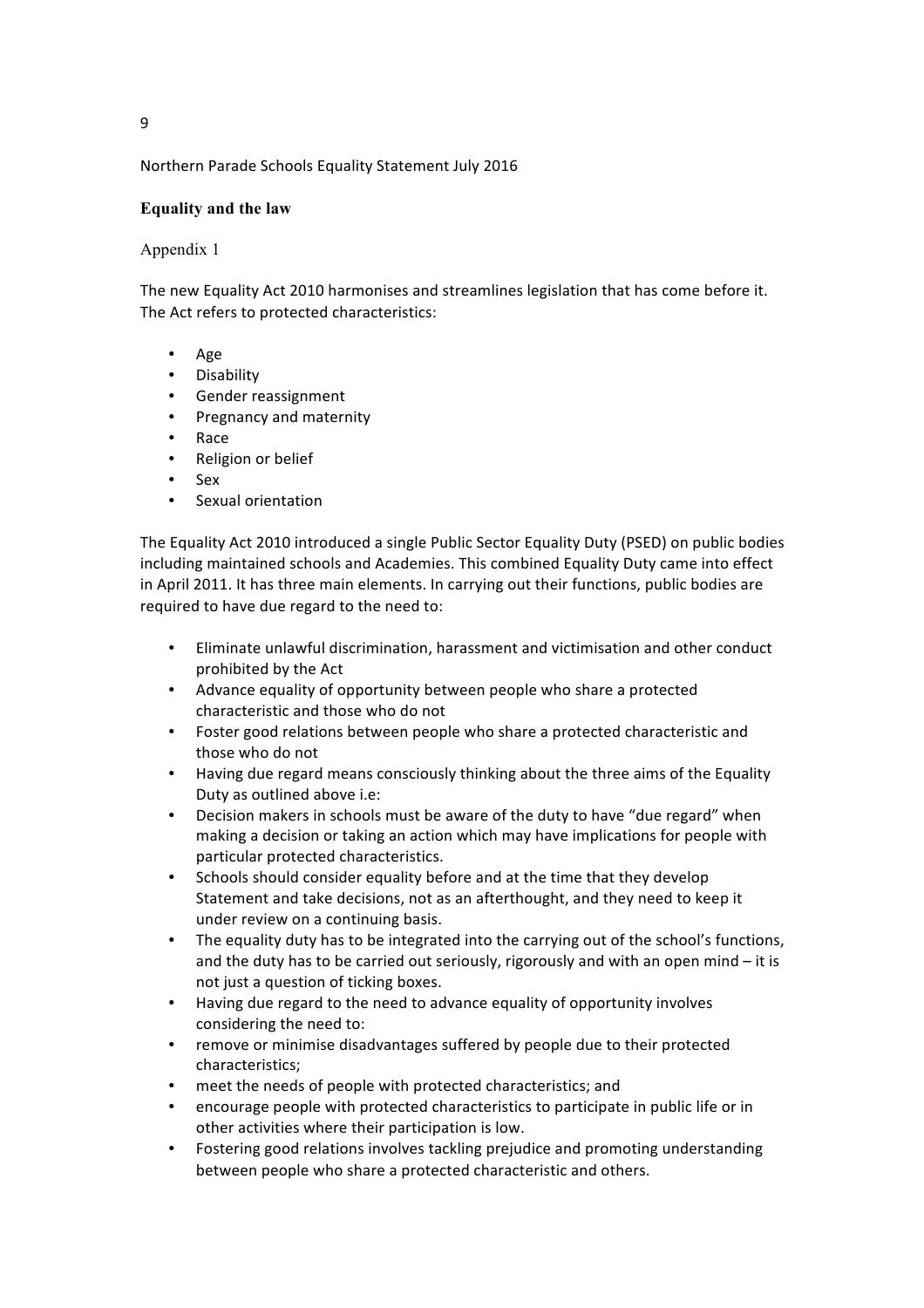There are a number of statutory duties that must be met by every school in line with legislation from the Race Relations (Amendment) Act (2000), Disability Equality Duty (2005) and Gender Equality Duty (2006)App 1. The Education and Inspections Act 2006 inserted a new section 21(5) to the Education Act 2002, introducing a duty on the governing bodies of state schools to promote community cohesion. Community cohesion encompasses promoting good relations between pupils from different races, faiths / beliefs and socioeconomic backgrounds. The duty came into force on 1 September 2007. The actions listed at the end of this Equality Statement outlines the actions Bardsey Primary School will take to meet the general duties detailed below.

Our Equality and Diversity Statement refers to the UN Convention on the Rights of the Child, which includes recognition of a range of educational, wellbeing, and material outcomes (www.unicef.org). Issues relating to adults within the school community can be embraced under these themes and reflected in the action Statement.

#### Appendix 2

Further information on the Government Acts to which this Statement refers including definitions of types of discrimination

The Equality Act 2010

The general thrust of The Equality Act 2010 is to make many activities illegal unless they fall within one or more of the statutory exceptions. Unlawful discrimination or 'prohibited conduct' under The Equality Act extends to discrimination on the grounds of age, disability, gender reassignment, marriage and civil partnership, race, religion or belief, sex and sexual orientation. There is, however, very often a distinction to be made between what a provider of education does as an employer of staff and what that same provider does in relation to its pupils and students. The Law of Education concentrates on pupils and students in an educational environment rather than detailed information on discrimination in staff and employment. This needs to be covered under policies as they relate to employment (refer to our Recruitment and Selection Statement and Dignity at Work Statement) Sex discrimination

Under The Equality Act 2010, direct sex discrimination is where A treats B less favourably than A treats others, or would treat others, if the reason for the less-favourable treatment is B's sex or because B is breast-feeding. Women are, however, entitled to special treatment in connection with pregnancy, maternity or breast-feeding. Sex discrimination is generally unlawful in schools. It covers recruitment policies, dismissals and redundancies, fringe benefits and other non-contractual matters and requires that women and men should be treated equally. The Sex Discrimination Act 1986 removes differential compulsory retirement ages for women and men.

Gender reassignment discrimination

The Equality 2010 Act reminds us that gender reassignment is a process and not an event. Discrimination in connection with the provision of education on grounds of past, present or proposed gender reassignment is generally unlawful. Sexual orientation discrimination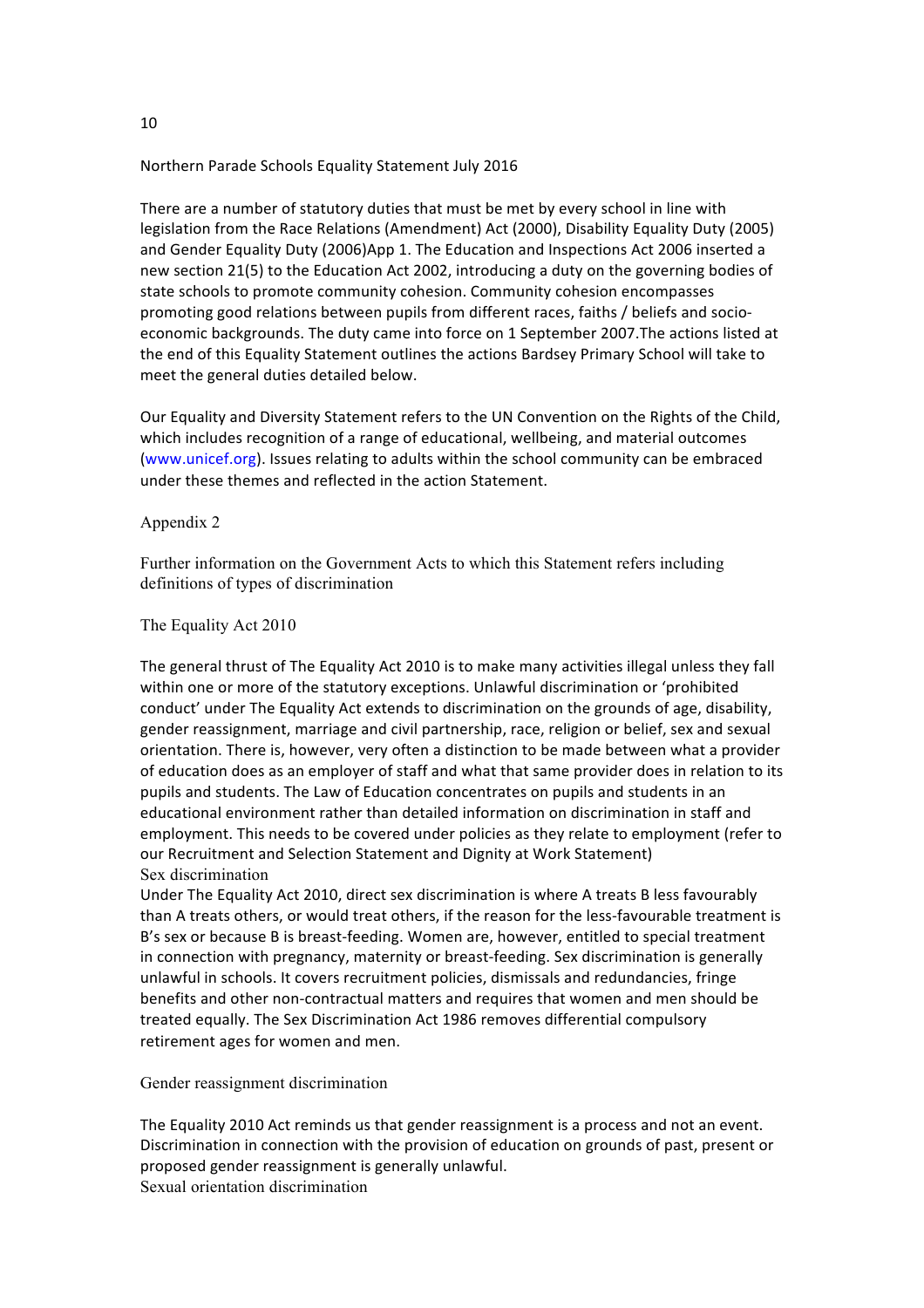Discrimination in connection with the provision of education on grounds of sexual orientation is generally unlawful under the provisions of The Equality Act 2010.

## The Gender Equality Duty 2006

The Gender Equality Duty 2006 places a general and specific duty on schools to eliminate unlawful discrimination and harassment on the grounds of gender and to promote equality of opportunity between female and male pupils and between women and men and transgender people.

Under our general duty we will actively seek to:

- Eliminate unlawful discrimination and harassment on grounds of sex and gender reassignment;
- Promote equality between men and women.
- Under our specific duty we will:
- Prepare and publish an Equality Statement which covers the requirements for a Gender Equality Scheme
- identifying our gender equality goals and actions to meet them;
- Review and revise this Scheme every three years.

#### Race discrimination

Race as defined in The Equality Act 2010 includes colour, nationality and ethnic or national origins. Race is essentially a group characteristic, but one racial group can be part of a larger racial group. Discrimination in connection with provision of education on grounds of race is generally unlawful under the Act.

Race Relations Act 1976 extended in the Race Relations Amendment Act 2000

The Act makes it illegal to discriminate in recruitment, promotion, training and transfer, terms and conditions of employment or dismissal on grounds of colour, race, nationality or ethnic

or national origins. Discrimination may be direct or indirect. Where persons of a particular racial group are under-represented, either generally or in a section of the workforce, the Act enables employers to advertise vacancies in such a way as to encourage applications from persons of that racial group.

#### Religion or belief discrimination

Education is rife with discrimination on grounds of religion or belief and most of that discrimination is perfectly lawful. In The Equality Act 2010, religion means any religion and reference to religion includes a reference to a lack of religion. Similarly, belief means any religious or philosophical belief and a reference to belief includes a reference to a lack of belief.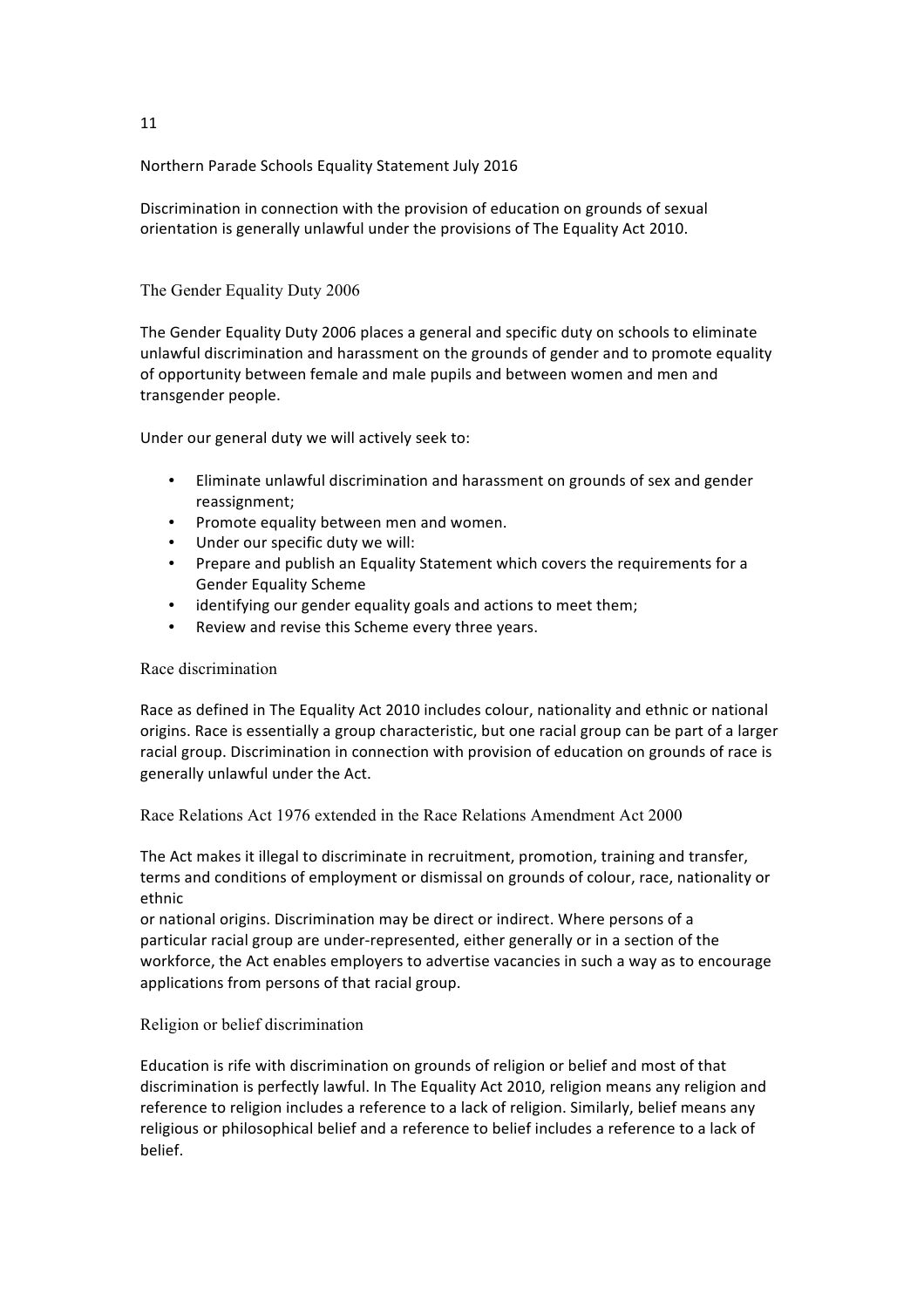Disability discrimination Act 1995 supported by the Disability Equality Duty 2005

Under The Disability Discrimination Act 1995 (DDA), employers, including local authorities and governing bodies, must not discriminate against disabled people applying for jobs, or against existing disabled staff. For these purposes, a person has a disability if they have a physical or mental impairment which had a substantial and long-term adverse effect on their ability to carry out normal day-to-day activities. The definition is wide. It is unlawful discrimination for an employer to treat a person less favourably than others for a reason relating to disability unless the treatment can be justified by the employer.

The 1995 Act imposes a duty on employers to make reasonable adjustments if the premises or employment arrangements substantially disadvantage a disabled person compared with a non-disabled person. Examples might be installation of a ramp for an employee who uses a wheelchair, having staff notices in large print etc. Whether or not a particular adjustment is reasonable depends on a number of factors such as cost, practicability and effectiveness. Failure to discharge this duty will constitute discrimination unless the employer can justify their action.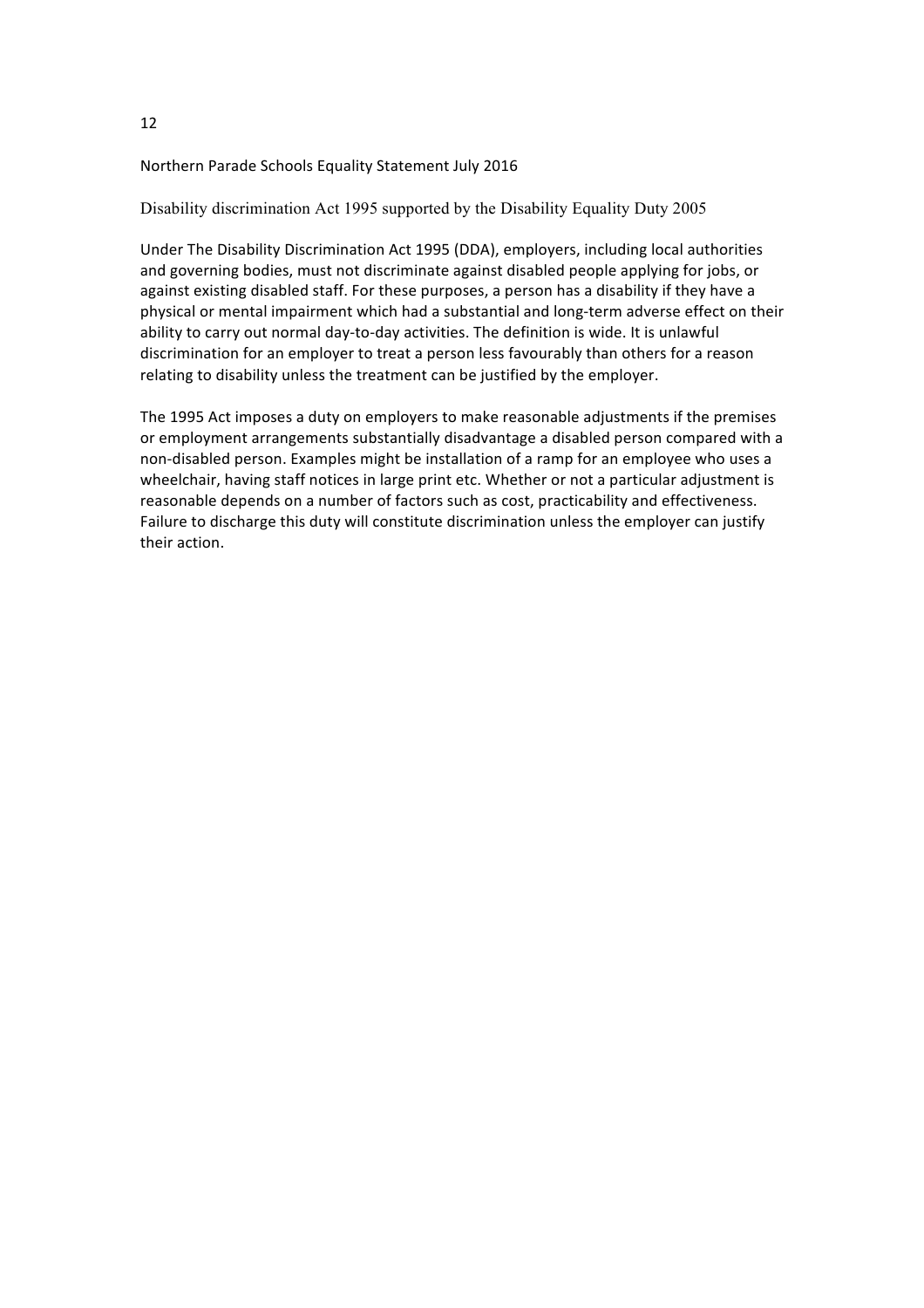## **Northern Parade Infant School**

Student Totals for Year Groups

Enrolment status: Single Registration

| Year                 | <b>Males</b> | <b>Females</b> | Total  |
|----------------------|--------------|----------------|--------|
| <b>Year R</b>        | 56           | 60             | 116    |
| Year Y1              | 61           | 58             | 119    |
| Year Y2              | 62           | 56             | 118    |
| <b>Totals</b>        | 179          | 174            | 353    |
| <b>Pupil Premium</b> | Year R       | Year 1         | Year 2 |
| <b>Year R</b>        | 36           | 0              | 0      |
| Year 1               | 0            | 49             | 0      |
| Year 2               | 0            | 0              | 44     |

| <b>Ethnic Background of Learners</b> |       |  |  |
|--------------------------------------|-------|--|--|
| Ethnicity                            | Total |  |  |
| Any other Asian background           | 2     |  |  |
| Any other Black background           | 3     |  |  |
| Any other ethnic group               | 6     |  |  |
| Any other mixed background           | 8     |  |  |
| Any other White background           | 18    |  |  |
| Bangladeshi                          | 8     |  |  |
| <b>Black - African</b>               | 6     |  |  |
| <b>Black Caribbean</b>               | 3     |  |  |
| Chinese                              | 5     |  |  |
| Indian                               | 1     |  |  |
| Pakistani                            | 1     |  |  |
| Refused                              | 7     |  |  |
| White - British                      | 268   |  |  |
| White - Irish                        | 1     |  |  |
| White and Asian                      | 3     |  |  |
| White and Black African              | 7     |  |  |
| White and Black Caribbean            | 6     |  |  |
| <b>Grand Total</b>                   | 353   |  |  |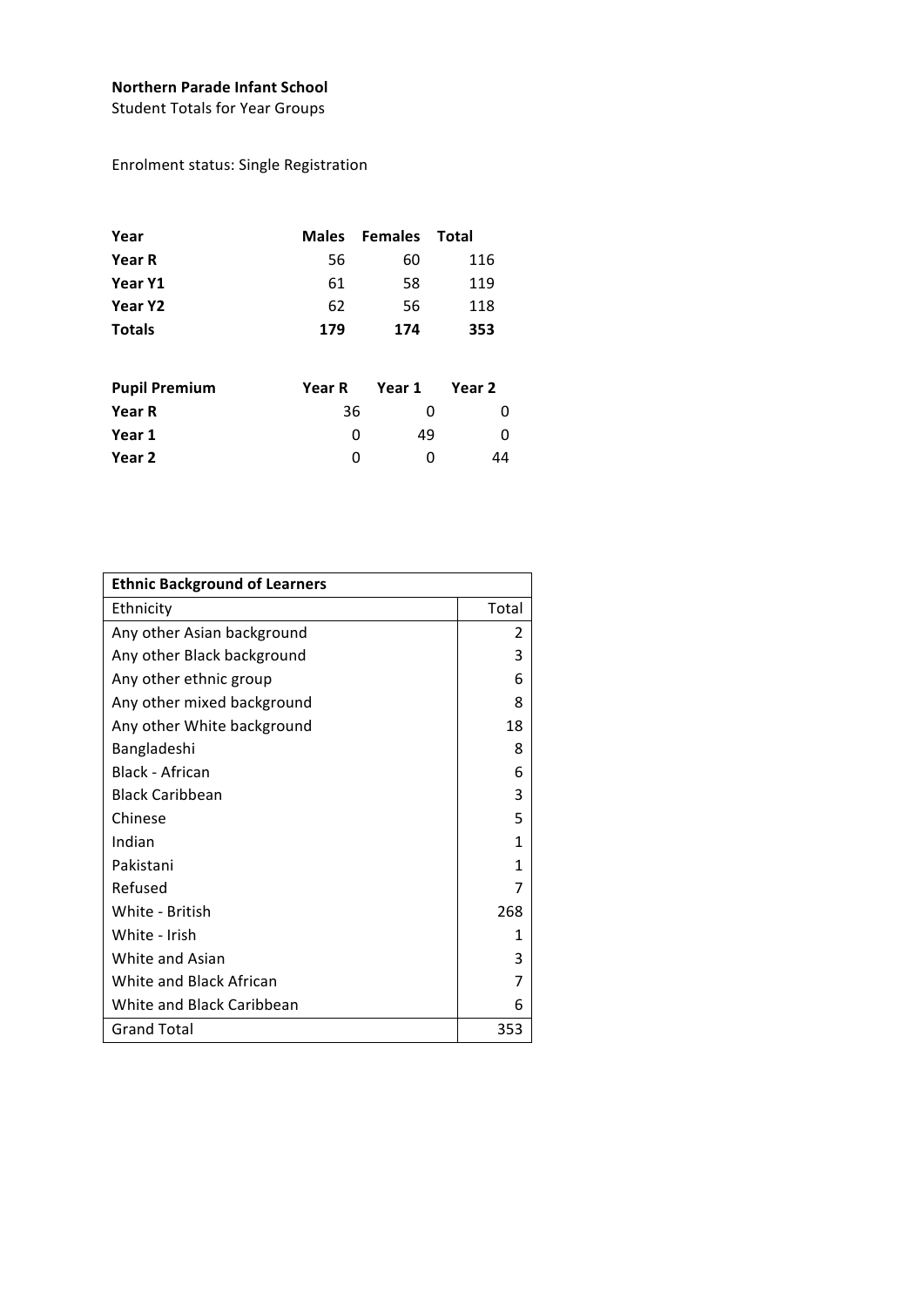| <b>First Language</b>                  | Year R         | Year 1         | Year 2            |
|----------------------------------------|----------------|----------------|-------------------|
| Albanian/Shqip                         | 1              | 0              | 2                 |
| <b>Arabic</b>                          | 0              | 0              | 3                 |
| <b>Bemba</b>                           | 0              | 1              | 0                 |
| <b>Bengali</b>                         | 3              | $\overline{2}$ | 5                 |
| <b>Berber/Tamazight</b>                | 0              | 1              | 0                 |
| <b>Bulgarian</b>                       | 0              | 0              | 1                 |
| <b>Chinese</b>                         | $\overline{2}$ | 0              | 1                 |
| <b>English</b>                         | 101            | 103            | 92                |
| Fijian                                 | $\overline{2}$ | 1              | 2                 |
| French                                 | 0              | 1              | 3                 |
| <b>Kurdish</b>                         | 0              | 0              | 1                 |
| Lithuanian                             | 0              | 1              | $\mathbf{1}$      |
| Malayalam                              | 1              | 0              | 0                 |
| <b>Mauritian/Seychelles Creole</b>     | 0              | 0              | $\mathbf{1}$      |
| <b>Nepali</b>                          | 1              | 0              | 0                 |
| Persian/Farsi                          | 0              | 1              | 0                 |
| <b>Polish</b>                          | 4              | 3              | 5                 |
| Portuguese                             | 0              | 1              | 0                 |
| Romanian                               | 0              | 0              | 1                 |
| <b>Russian</b>                         | 0              | 1              | 0                 |
| Tagalog/Filipino                       | 0              | 1              | 0                 |
| <b>Turkish</b>                         | 0              | 2              | 0                 |
| Urdu                                   | 1              | 0              | 0                 |
| <b>Total</b>                           | 116            | 119            | 118               |
| <b>SEN Status</b>                      | Year R         | Year 1         | Year <sub>2</sub> |
| <b>No Special Educational Need</b>     | 0              | 46             | 70                |
| <b>Education, Health and Care Plan</b> | 0              | 1              | 3                 |
| <b>SEN Support</b>                     | 11             | 17             | 20                |
| <b>Total</b>                           | 11             | 64             | 93                |
| <b>SEN Need Type</b>                   | Year R         | Year 1         | Year 2            |
| <b>Autistic Spectrum Disorder</b>      | 0              | 2              | 0                 |
| <b>Moderate Learning Difficulty</b>    | 2              | 3              | 13                |
| <b>Other Difficulty/Disability</b>     | 0              | 0              | $\overline{2}$    |
| <b>Physical Disability</b>             | 0              | $\overline{2}$ | $\mathbf{1}$      |
| Social, Emotional and Mental Health    | 5              | 2              | 7                 |
| Speech, Language or Communication      |                |                |                   |
| <b>Need</b>                            | 5              | 11             | 10                |
| <b>Visual Impairment</b>               | 0              | 1              | 0                 |
| <b>Total</b>                           | 12             | 21             | 33                |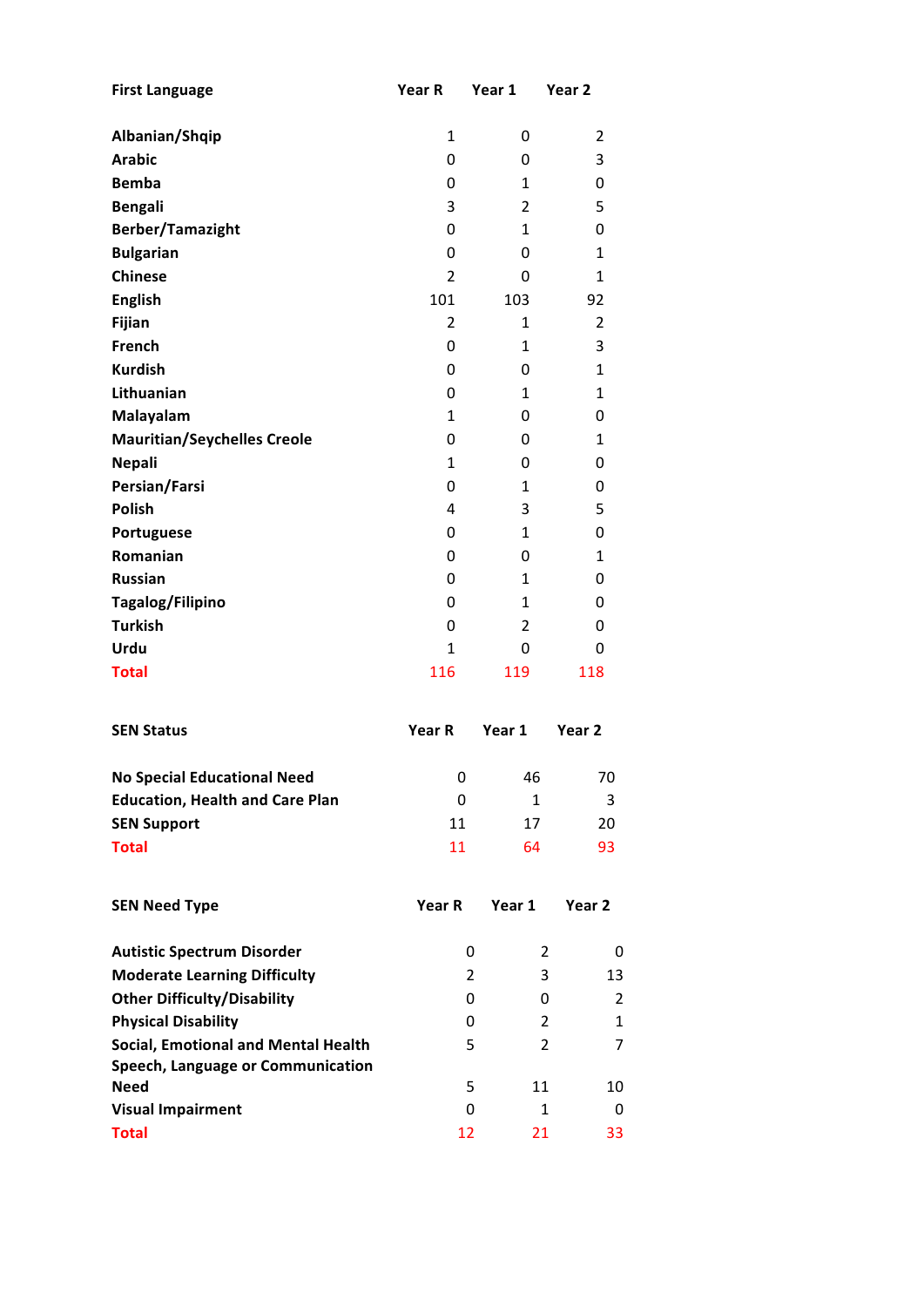## **Northern Parade Junior School**

Student Totals for Year Groups

# Enrolment status: Single Registration

| Year                     |        | Males Females | <b>Total</b> |        |
|--------------------------|--------|---------------|--------------|--------|
| Year 3                   | 59     | 61            | 120          |        |
| Year 4                   | 58     | 53            | 111          |        |
| Year 5                   | 66     | 56            | 122          |        |
| Year 6                   | 67     | 53            | 120          |        |
| <b>Totals</b>            | 250    | 223           | 473          |        |
| <b>Free School Meals</b> | Year 3 | Year 4        | Year 5       | Year 6 |
| Year 3                   | 23     | 0             | 0            | 0      |
| Year 4                   | 0      | 22            | 0            | 0      |
| Year 5                   | 0      | 0             | 28           | 0      |
| Year 6                   | 0      | 0             | 0            | 21     |

**Total** 23 22 28 21

| <b>Ethnic Background of Learners</b> |                |  |  |
|--------------------------------------|----------------|--|--|
| Ethnicity                            | Total          |  |  |
| Any other Asian background           | 3              |  |  |
| Any other Black background           | 3              |  |  |
| Any other ethnic group               | $\mathcal{P}$  |  |  |
| Any other mixed background           | 7              |  |  |
| Any other White background           | 24             |  |  |
| Bangladeshi                          | 10             |  |  |
| Black - African                      | 21             |  |  |
| <b>Black Caribbean</b>               | 3              |  |  |
| Chinese                              | $\overline{2}$ |  |  |
| Indian                               | 2              |  |  |
| Pakistani                            | 1              |  |  |
| Refused                              | 5              |  |  |
| White - British                      | 365            |  |  |
| White and Asian                      | 7              |  |  |
| White and Black African              | 10             |  |  |
| White and Black Caribbean            | 8              |  |  |
| <b>Grand Total</b>                   | 473            |  |  |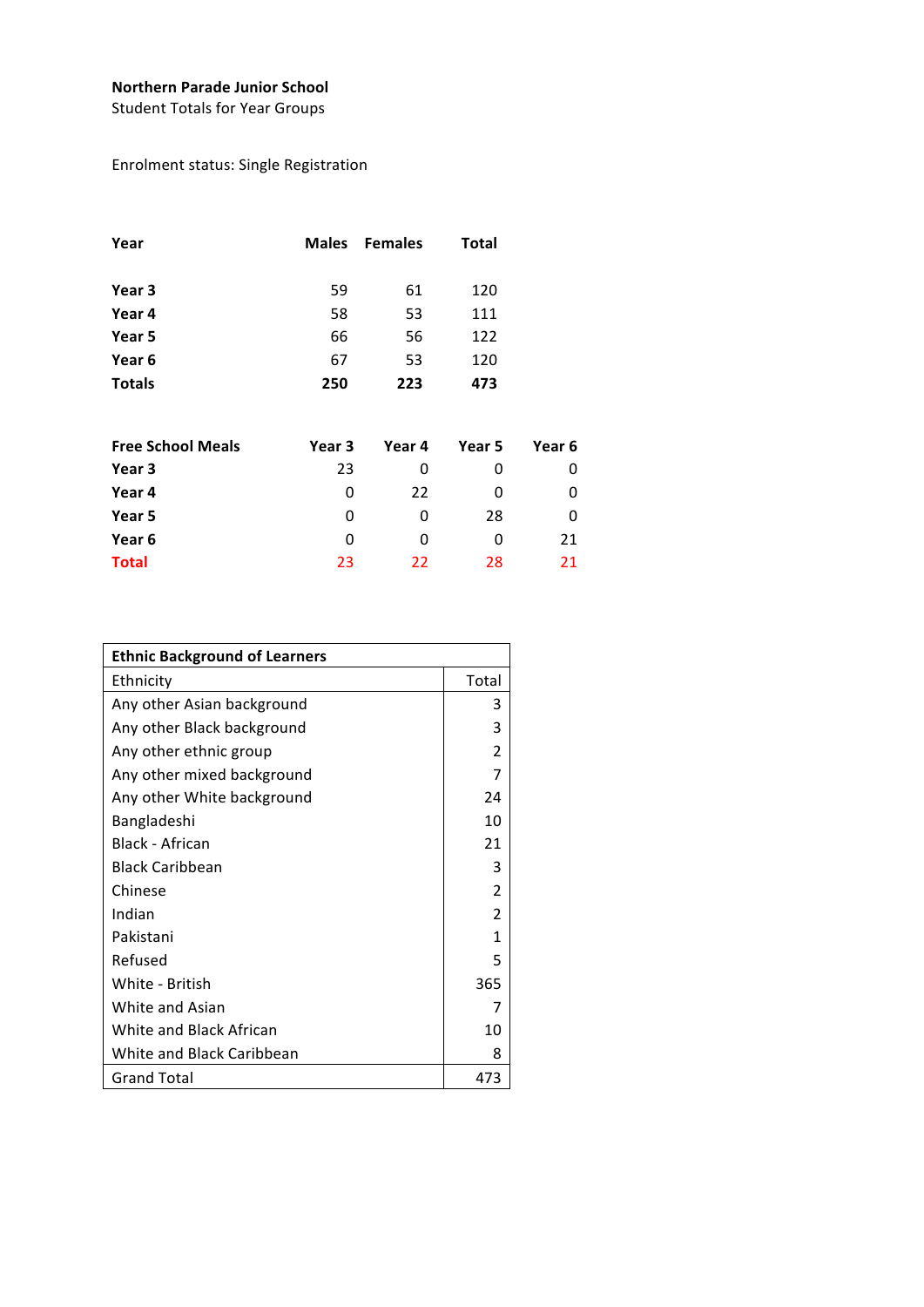| <b>First Language</b>        | Year 3           | Year 4           | Year 5           | Year 6           |
|------------------------------|------------------|------------------|------------------|------------------|
|                              |                  |                  |                  |                  |
| Akan/Twi-Fante               | $\boldsymbol{0}$ | 0                | $\mathbf{1}$     | 0                |
| Albanian/Shqip               | $\mathbf{1}$     | $\mathbf 0$      | 0                | 0                |
| <b>Arabic</b>                | $\mathbf 0$      | 1                | 1                | 0                |
| <b>Bemba</b>                 | $\mathbf 0$      | $\mathbf{1}$     | 0                | 0                |
| <b>Bengali</b>               | $\overline{2}$   | $\overline{1}$   | $\overline{2}$   | $\overline{2}$   |
| <b>Berber/Tamazight</b>      | $\mathbf 0$      | $\overline{1}$   | 0                | $\mathbf{1}$     |
| <b>Bulgarian</b>             | $\mathbf{1}$     | $\mathbf 0$      | 0                | $\mathbf{1}$     |
| <b>Chinese</b>               | $\mathbf{1}$     | $\mathbf 0$      | $\mathbf 0$      | $\mathbf{1}$     |
| <b>English</b>               | 105              | 94               | 108              | 105              |
| French                       | $\boldsymbol{0}$ | $\boldsymbol{0}$ | 3                | 0                |
| <b>Greek</b>                 | $\mathbf 0$      | $\mathbf 0$      | $\mathbf{1}$     | 0                |
| Hungarian                    | $\mathbf 0$      | $\mathbf 0$      | 0                | 1                |
| Italian                      | $\boldsymbol{0}$ | $\mathbf 0$      | 1                | 0                |
| Lithuanian                   | $\mathbf{1}$     | $\mathbf 0$      | 1                | $\mathbf{1}$     |
| Malayalam                    | $\overline{1}$   | $\mathbf 0$      | 0                | $\boldsymbol{0}$ |
| <b>Manding/Malinke</b>       | $\mathbf 0$      | $\mathbf 0$      | 0                | $\mathbf{1}$     |
| Persian/Farsi                | $\boldsymbol{0}$ | $\overline{2}$   | 0                | $\mathbf 0$      |
| <b>Polish</b>                | 5                | 5                | $\mathbf{1}$     | $\mathbf{1}$     |
| Portuguese                   | $\mathbf 0$      | $\mathbf 0$      | 0                | $\mathbf{1}$     |
| Romanian                     | $\mathbf{1}$     | $\boldsymbol{0}$ | $\mathbf{1}$     | 0                |
| Shona                        | $\mathbf{1}$     | $\mathbf 0$      | 0                | 0                |
| <b>Sign Language (Other)</b> | $\mathbf 0$      | $\mathbf 0$      | 1                | 0                |
| Sinhala                      | 0                | 1                | 0                | $\mathbf{1}$     |
| Spanish                      | 0                | 1                | 0                | 0                |
| Swahili/Kiswahili            | $\mathbf 0$      | $\mathbf 0$      | $\mathbf{1}$     | $\mathbf{1}$     |
| Thai                         | $\mathbf 0$      | $\mathbf{1}$     | 0                | $\boldsymbol{0}$ |
| <b>Turkish</b>               | $\mathbf 0$      | $\overline{2}$   | 0                | $\mathbf{1}$     |
| Urdu                         | 1                | $\mathbf 0$      | $\boldsymbol{0}$ | $\boldsymbol{0}$ |
| Welsh/Cymraeg                | $\boldsymbol{0}$ | $\mathbf 0$      | $\mathbf 0$      | $\mathbf 1$      |
| Wolof                        | $\boldsymbol{0}$ | $\mathbf 0$      | 0                | $\mathbf{1}$     |
| Yoruba                       | 0                | $\mathbf{1}$     | 0                | 0                |
| <b>Total</b>                 | 120              | 111              | 122              | 120              |

| Religion              | Year 3 | Year 4 | Year 5 | Year 6 |
|-----------------------|--------|--------|--------|--------|
|                       |        |        |        |        |
| <b>Buddhist</b>       | 0      | 2      | 0      | 1      |
| Christian             | 30     | 36     | 35     | 34     |
| <b>Muslim</b>         | 3      | 3      | 3      | 7      |
| <b>No Religion</b>    | 63     | 61     | 68     | 66     |
| <b>Other Religion</b> | 5      | 0      | 1      | 3      |
| <b>Refused</b>        | 2      | 0      | 0      | 0      |
| <b>Roman Catholic</b> | 0      | 4      | 3      | 3      |
| Sikh                  | 0      | 0      | 1      | 0      |
| <b>Total</b>          | 103    | 106    | 111    | 114    |